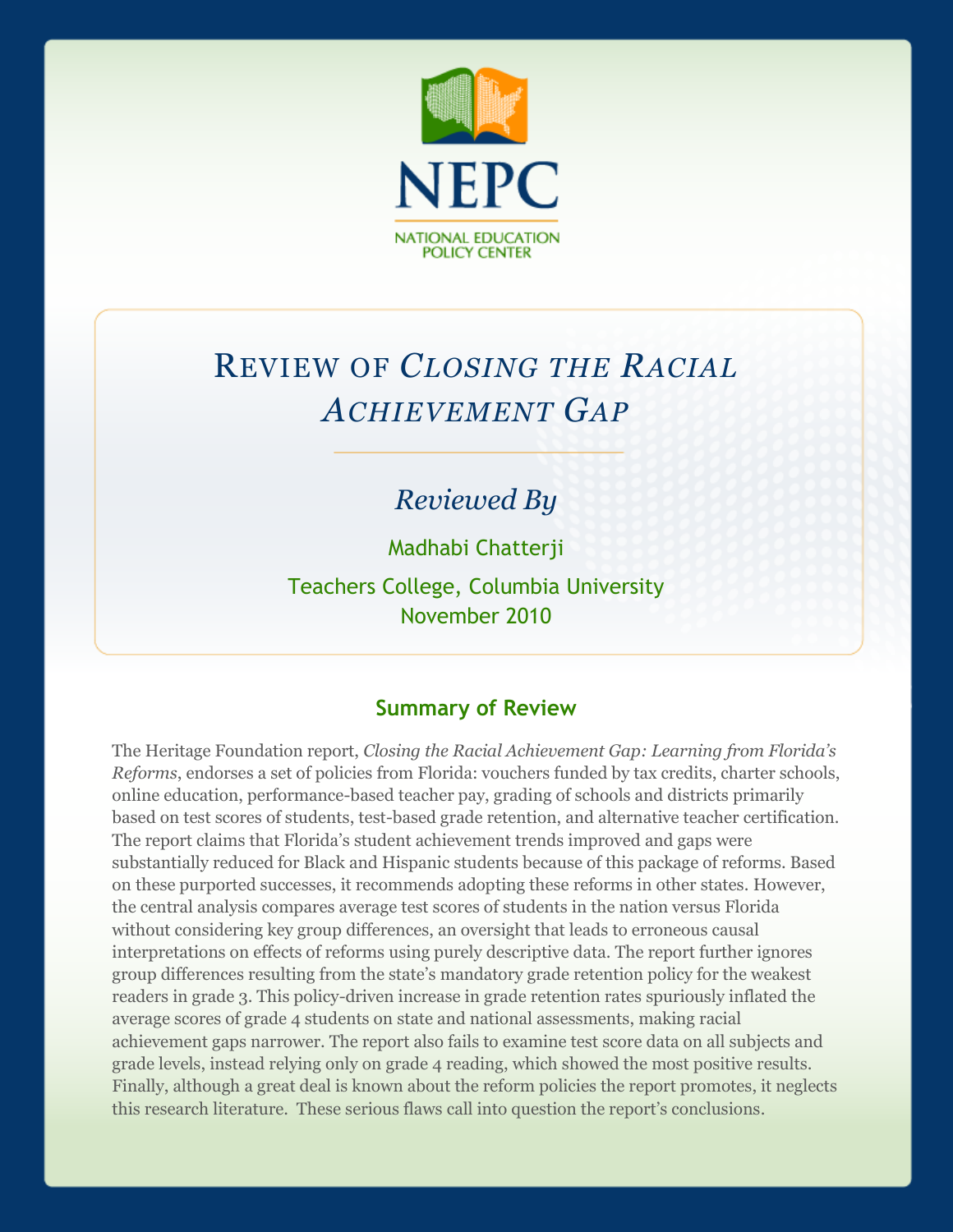**Kevin Welner** *Editor*

**William Mathis** *Managing Director*

### **Erik Gunn**

*Managing Editor*

#### **National Education Policy Center**

**School of Education, University of Colorado Boulder, CO 80309-0249 Telephone: 303-735-5290 Fax: 303-492-7090**

**Email: NEPC@colorado.edu http://nepc.colorado.edu**

**Publishing Director: Alex Molnar**



This is one of a series of Think Twice think tank reviews made possible in part by funding from the Great Lakes Center for Education Research and Practice. It is also available at http://greatlakescenter.org.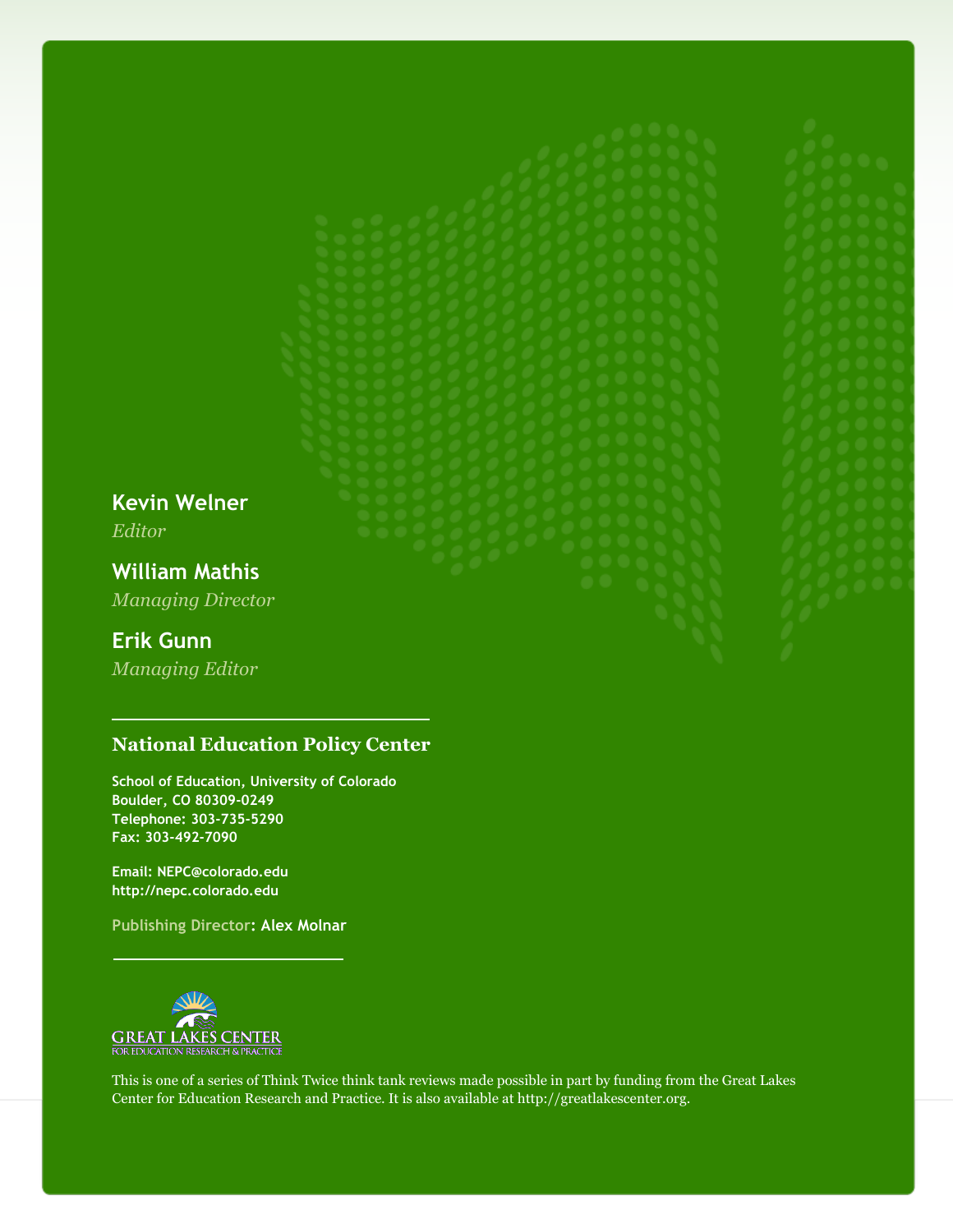REVIEW OF *CLOSING THE RACIAL ACHIEVEMENT GAP Madhabi Chatterji, Teachers College, Columbia University*

### **I. Introduction**

Matthew Ladner and Lindsey M. Burke's recent Heritage Foundation report, *Closing the Racial Achievement Gap: Learning from Florida's Reforms*, <sup>1</sup> points to a series of educational reforms in Florida, contending that these policies led to improved student achievement. The report strongly recommends that the policies be widely adopted.

The report argues that despite increasing federal expenditures, racial achievement gaps have increased in the United States as reflected in National Assessment of Educational Progress (NAEP) averages. The exception, according to the report, is Florida, where achievement gaps have diminished due to "far-reaching" educational reform policies (p. 1), which include public

# *The report's key conclusions are unwarranted and insufficiently supported by research.*

school choice, tax-credit-funded vouchers, charter schools, virtual education, performancebased teacher pay, grading of schools and districts, annual testing, banning of social promotion, and alternative teacher certification. Overlapping the implementation of the grade retention policy in 2002,<sup>2</sup> Florida embarked on a class-size reduction policy in 2003-04.<sup>3</sup> The class size reforms and their effects are not discussed or considered, however.

The report's key conclusions are unwarranted and insufficiently supported by research.

Specific flaws in the report include the following.

- Making causal inferences on the effects of reforms by comparing student groups from the nation and Florida on purely descriptive test score averages presented in charts and graphs
- A failure to account for the influence of fundamental policy changes on test score averages and racial achievement gaps in grade 3-4 students. In particular, Florida instituted a grade retention policy from 2002 that resulted in 14-23% of largely Black and Hispanic third-grade students being held back in grade 3 if they performed poorly on the state reading test. This policy of screening out the weakest readers, along with the presence of unknown numbers of older grade repeaters in the grade 4 samples, changes the composition of the students tested in grade 4 and invalidates comparisons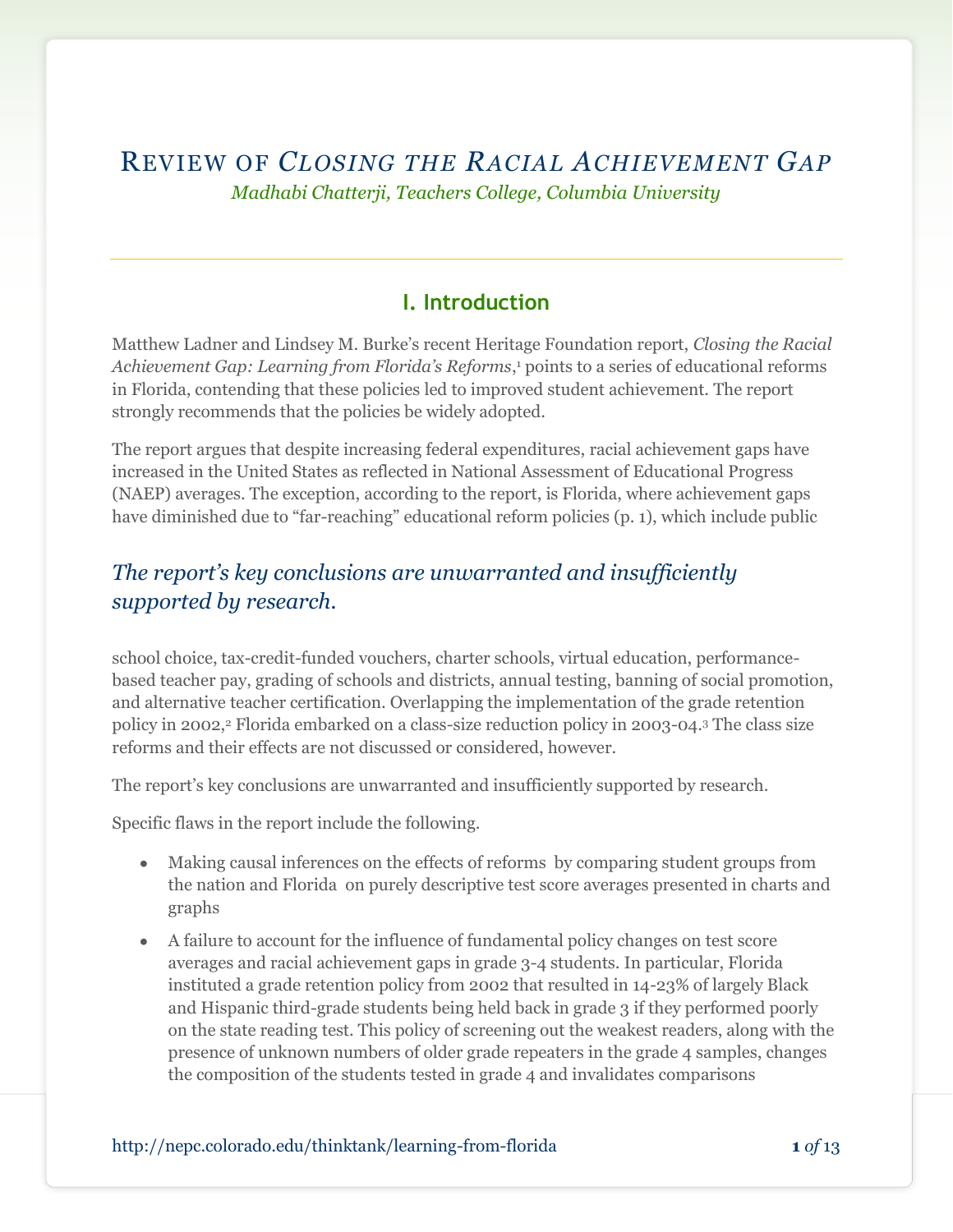concerning student performance as a whole as well as results concerning ethnic group achievement gaps.

- The decision to look only at grade 4 NAEP Reading scores and the resulting inflated conclusions. The evidence on Florida's NAEP achievement trends and gaps is mixed when other grade levels and subject areas are examined between 2002 and 2009.
- A failure to examine relevant literature on well-documented issues, including the negative impact of grade retention on children's long-term academic progress<sup>4</sup> and high school dropout levels,<sup>5</sup> as well as a failure to provide empirical research support for the multiple reforms endorsed in the report.

In the following sections, this review will provide details and data excerpts to explain the above list of concerns.

# **II. Findings and Conclusions of the Report**

The report begins by contending that increased federal government spending and greater involvement in K-12 education have not resulted in accompanying increases in student achievement trends. In particular, racial achievement gaps have not been closed. The performance of Florida, according to the report, is different because Florida's Hispanic students are now outperforming their counterparts in 31 states based on NAEP reading scores. Florida's Black students have also gained at a rate exceeding other states, according to the report. It claims the observed changes are directly attributable to Florida's reform programs: "In 1999,

# *The report fails to account for systematic effects of grade retention policies on the achievement data of grade repeaters...*

Florida enacted far-reaching K–12 education reform that includes public and private school choice, charter schools, virtual education, performance-based pay for teachers, grading of schools and districts, annual tests, curbing social promotion, and alternative teacher certification" (Abstract, p. 1).

In addition to the specific reforms the report endorses, it also recommends granting states autonomy from federal regulations, and granting parents the freedom to take federal funds to schools of their choice. The report concludes that "Florida's example shows that it is possible to improve student performance by instituting a variety of curricular, choice-based, and incentivebased reforms, placing pressure on schools to improve" (p. 13).

# **III. The Report's Rationale for Its Findings and Conclusions**

The report's rationale appears to be based on five primary claims:

The report strongly endorses the use of school and school district grading systems similar to Florida's A-F system that place "pressure on schools to improve"  $(p, 17)$ . The

http://nepc.colorado.edu/thinktank/learning-from-florida **2** *of* 13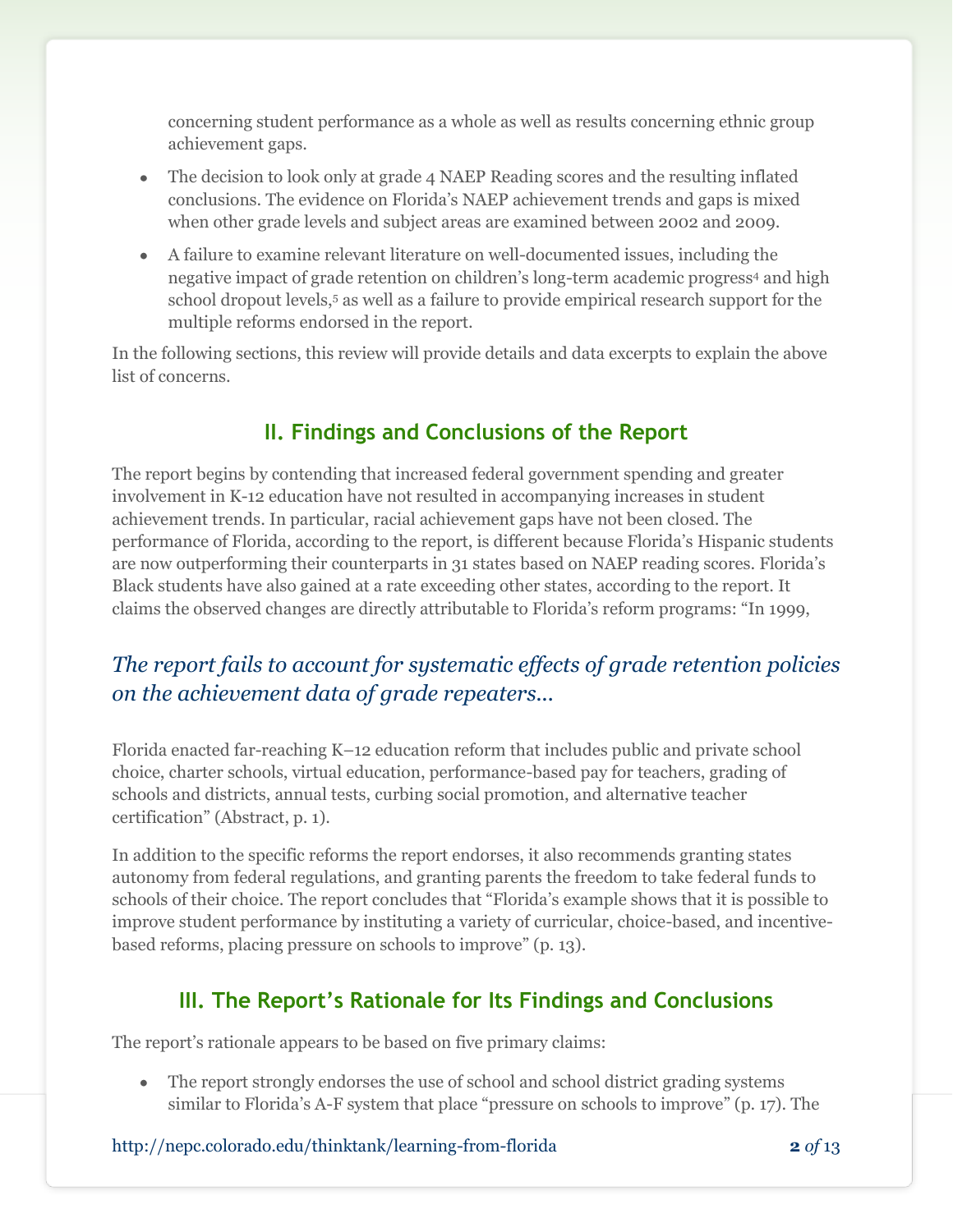claim is that rigorous teacher and school accountability measures are a chief reason for narrowing of student achievement gaps.

- To argue the case against what is characterized as excessive education spending, the report quotes the president of the American Federation of Teachers calling for comprehensive, full-service schools for poverty-related student needs such as those in the Harlem Children's Zone. The report projects that such services would increase spending about \$50,000 per student by grade 4, without yielding corresponding levels of student achievement. The projection that student achievement would *not* improve is based on the 2009 NAEP grade 4 reading score report, which showed 34% students in the U.S. at the "below basic" (or lower) level (p. 3). Two added graphs provide examples of out-of-control spending between 1979 and 2006, showing increases in Florida's perpupil expenditure from \$4,489 to \$10,041 and reduced student-teacher ratios from 22.6 to 15.5. The implication is that nationally, education spending has been excessive but it has not made a sufficient impact on student achievement.
- The report presents graphs of "Key Education Trends: 1970s to Today" to support the above claim (p. 11). Here, we find NAEP reading scores for grades 4 and 8 charted from 1970-2009. Grade 8 gains are from 255 to 264 (+9 scale score points); grade 4 gains are from 208 to 221 (+13). The report's implicit claim is that these gains are not substantial or sufficient in light of the above-mentioned spending increases. No mention is made of how changes in the scope or cost of services provided to students may have inflated these costs. No breakdowns are offered with regard to different sources of funds and particular categorical allocations, such as exceptional student education funds under the IDEA legislation passed in 1975 that could inflate the dollar figures.
- Citing a 2009 book by Moe and Chubb,<sup>6</sup> the report similarly contends that U.S. public education policies are heavily influenced by teacher unions, which are characterized as protecting employment interests of teachers while increasing school revenues.
- To illustrate the narrowing of racial achievement gaps, the report includes two sets of graphs. The first presents grade 4 NAEP average reading scale score trends from 1998- 2009, for White, Black and Hispanic children in Florida. The second presents these trends nationwide (Charts 1-2, pp. 5-6). In two other figures (pp. 7-8), NAEP grade 4 reading averages of Black and Hispanic sub-groups for several selected states are compared with the scores of those sub-groups in Florida, to make the case that Florida's students in these minority groups outscore those in other states.

As indicated earlier and elaborated below, students in the nation versus Florida are inappropriately compared using descriptive averages and without controlling for relevant background differences. Regardless, the report makes inferences about causal effects of Florida's education reforms on student achievement trends and gaps. Most importantly, the report fails to account for systematic effects of grade retention policies on the achievement data of grade repeaters in Florida's grade 4 or the systematic screening out of the poorest reading performers in grade 3 that artificially narrows ethnic achievement gaps. Nevertheless, the authors conclude that: "Charts 1-2 show how to close racial achievement gaps" (p. 6), making causal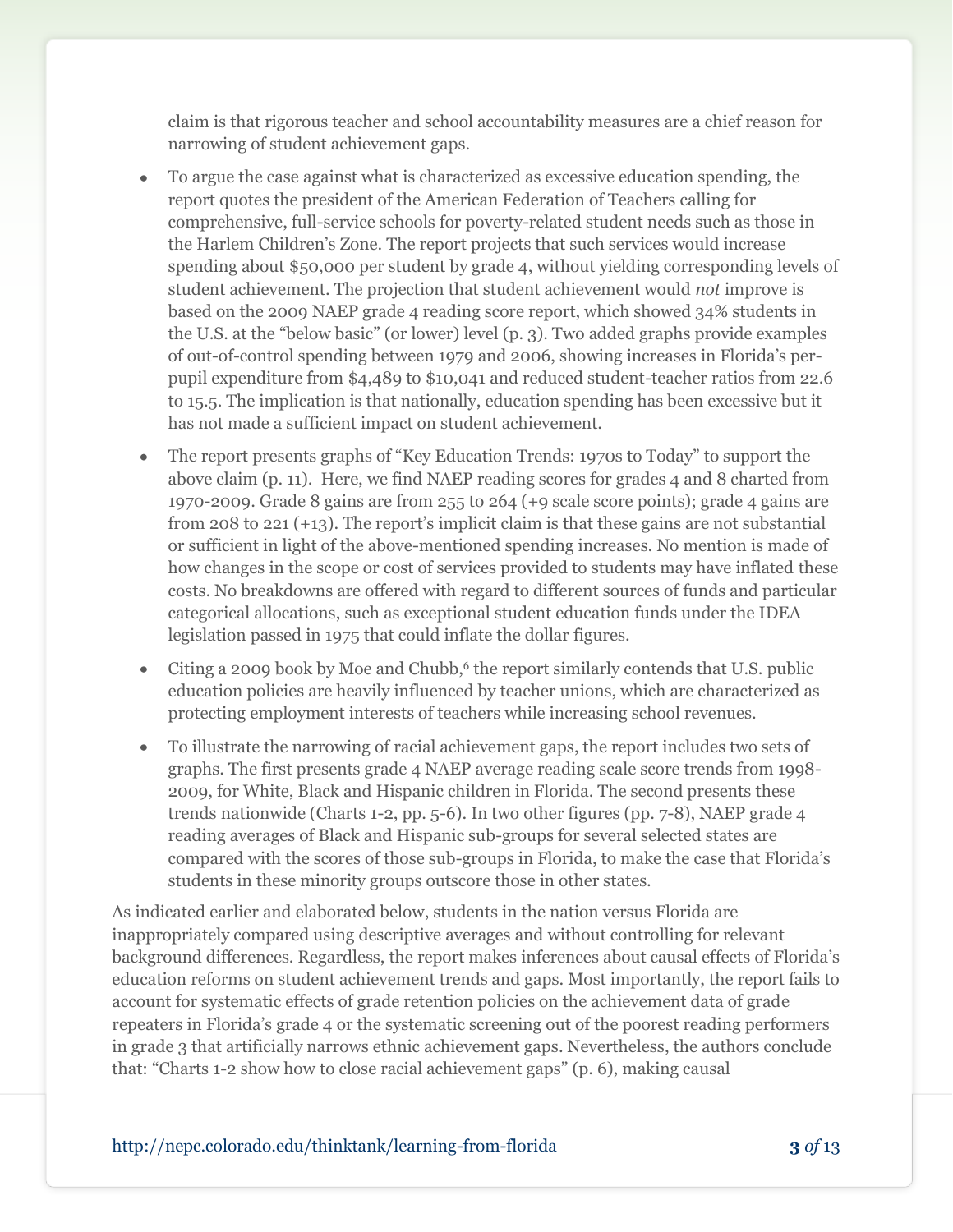interpretations from cherry-picked data, and ignoring other more plausible explanations for the observed achievement patterns.

# **IV. The Report's Use of the Research Literature**

The report presents descriptive data from NAEP and Florida Comprehensive Assessment Tests (FCAT) performance (Florida Department of Education, FDOE), but it does not ground its analyses in, or otherwise present or discuss, the large body of peer-reviewed literature concerning grade retention and the specific reform ideas being promoted.

To make its case, the report relies largely on commentaries published via general or media outlets (such as *Education Week* and the *New Yorker),* along with speeches and position papers.

# *The report omits any references to peer-reviewed research reviews or syntheses that could offer comprehensive evidence on the merits or demerits of the various endorsed reform initiatives.*

Outside of the above-mentioned book on educational reforms by Moe and Chubb, only two research reports are referenced, prepared by the College Board and the Manhattan Institute, the latter of which is an advocacy organization favoring reforms similar to those advocated in this report.

The report omits any references to peer-reviewed research reviews or syntheses that could offer comprehensive evidence on the merits or demerits of the various endorsed reform initiatives. There are no references to empirical research on the effects of grade retention on long-term student performance and dropout rates, or on the benefits and harms associated with highstakes testing policies.<sup>7</sup> Similarly, the report does not address the research on comprehensive school evaluation models, teacher performance pay policies, or charter schools. Omitting a meaningful literature review denies readers the opportunity for understanding existing knowledge in these areas.

# **V. Review of the Report's Methods**

There are several methodological, logical and conceptual problems with drawing inferences from merely descriptive data.

#### **School Grading System**

Established in 1995, Florida's school grading and annual report card system has changed frequently with a shifting set of quality indicators. Since 2001, school ratings have incorporated a 50% weighting for student gains recorded on the annually-administered state FCAT tests.<sup>8</sup> The report does not mention any test-related technical information. In fact, outside of the report's endorsement of school grading, the reader is given no validity information supporting Florida's

http://nepc.colorado.edu/thinktank/learning-from-florida **4** *of* 13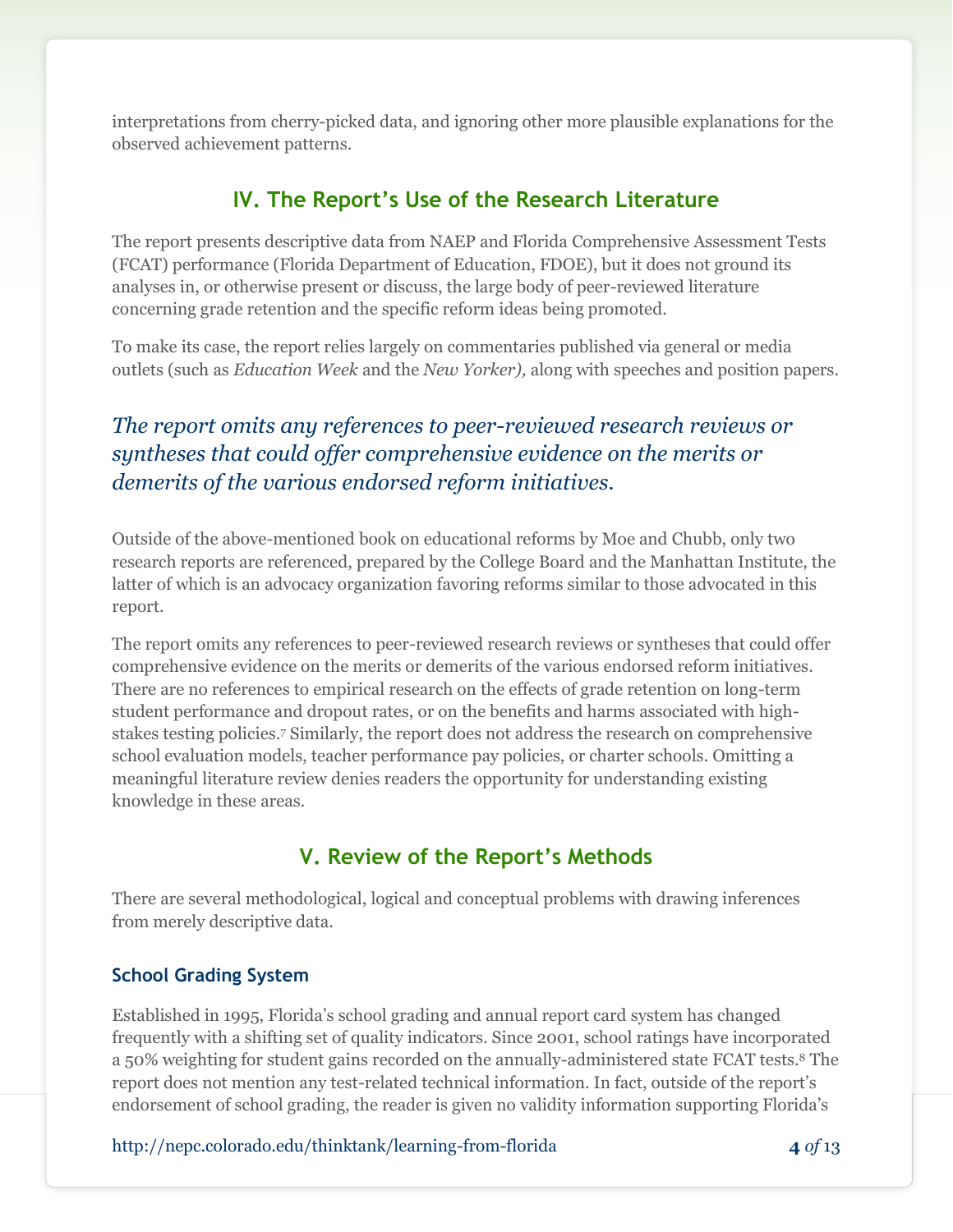decision to use the FCAT for high-stakes use in school evaluations, teacher assessments and student retentions.<sup>9</sup>

#### **Investments in Comprehensive Services**

As noted, the report is framed in part to challenge the campaign to devote added resources for disadvantaged students, particularly the growth of approaches comparable to the Harlem Children's Zone. To stall further investments for full-service schools, the authors point to 2009 NAEP reading achievement results for Florida's grade 4 students, showing 34 percent falling "below basic" (p. 3). The conclusion is that "schools are already drowning in money but the system is failing to equip millions of students with basic academic skills" (p. 3).

The NAEP reports cited in the report, however, do not provide breakdowns that would permit such conclusions regarding causal effects of complex services. No data are reported on the types and levels of services received by students; nor do the authors provide any sub-group analyses of their own to support their point (p. 3). In sum, the data and analyses presented do not provide any meaningful findings on the effects of comprehensive services at all.

#### **Florida's Achievement Trends, Gains, and Closing Racial Gaps**

The report's interpretation of achievement trends and the closing of the achievement gap is particularly flawed, and these flaws are largely due to a failure to recognize or account for Florida's grade retention policies, which were implemented in 2002-03.

The state's policy requires that public school students scoring at Level 1 (the lowest level) on the FCAT reading test in grade 3 be retained in grade 3. The mandate resulted in an important shift in the composition of NAEP samples that were tested in grade 4 since 2003; 14-23% students who were the weakest readers were held back annually since 2002 in third grade with smaller numbers retained in other grades at the elementary level. The crucial impact of this policy is best understood by looking at data from the pre-retention policy period compared to the postretention policy years. A year after policy enforcement, (a) fourth-grade students who could not read well were still third-grade students and did not take the NAEP test; and (b) the students who would have (before the policy) been in the fifth-grade group were now (after the policy) in the fourth-grade group. The older students' grade 4 reading scores will be higher because they are essentially grade 5 students (they have had two years of reading instruction, as opposed to only one had they been in the pre-reform cohort). This was found to be particularly true for Black and Hispanic sub-groups, which were disproportionately retained (see Appendices A-C). This major difference invalidates group comparisons and the report's key conclusions.

The report simply fails to account for proportions of over-age grade repeaters in grade 3 and 4 samples—a very serious problem. The literature on grade retention consistently shows temporary achievement spurts of over-age retainees.<sup>10</sup> While these benefits do not last after one to two years and are associated with higher dropout rates, the temporary bump is directly relevant to the results in Heritage report's claims. In addition, as illustrated in Appendix D, a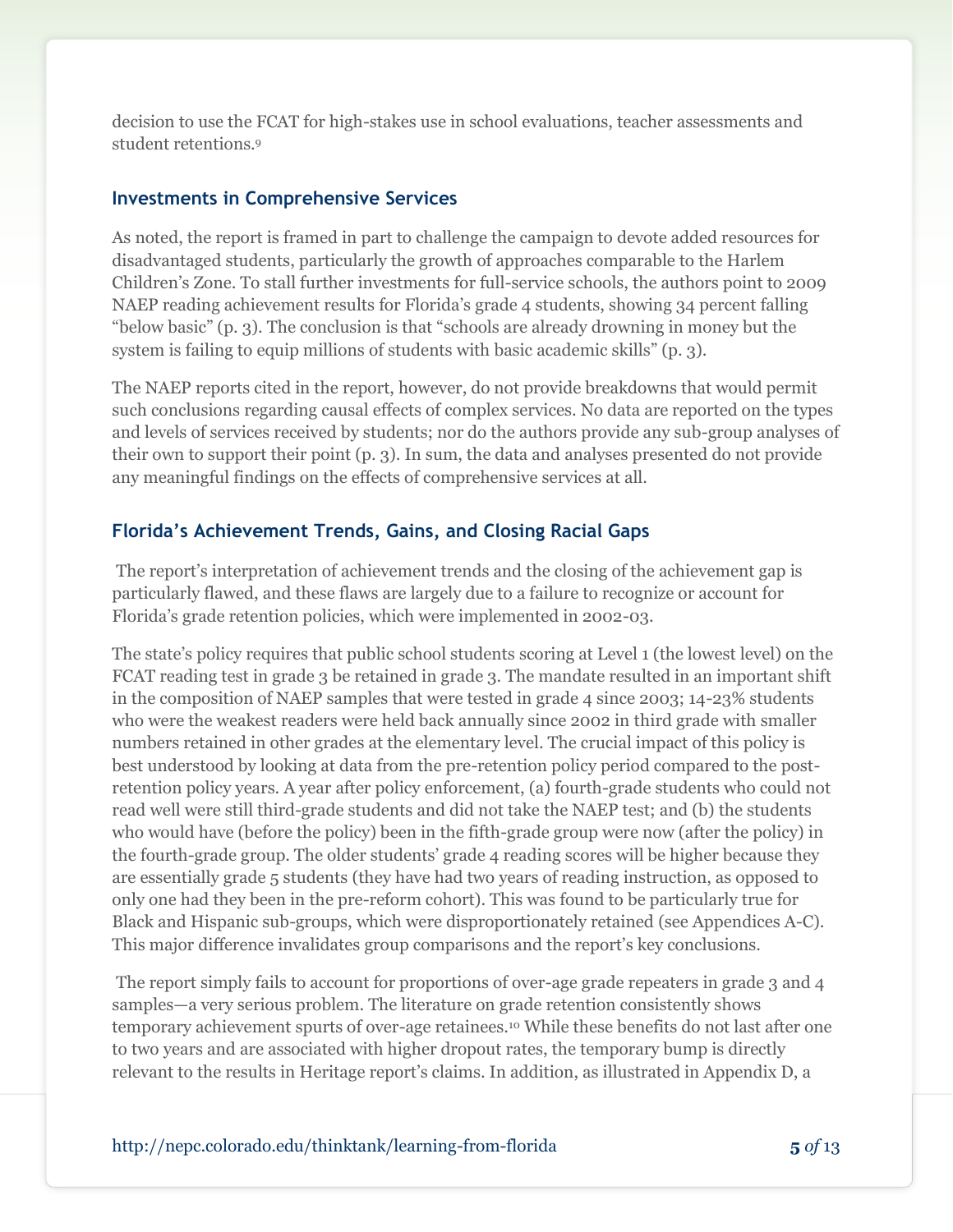singular reliance on grade 4 NAEP reading scores fails to provide a complete and balanced picture of Florida's ethnic achievement gaps and trends.

# **VI. Review of the Validity of Findings and Conclusions**

The report's key finding is Florida students' learning, as reflected in NAEP reading scores in grade 4, increased—and test score gaps closed—as a result of the advocated package of reforms. However, NAEP performance of grade 4 students was artificially inflated due to the screening out and elimination of the weakest readers by the state's retention policy mandate, particularly Hispanic and Black students, and the presence of smaller numbers of older retained fourthgrade students. The tables in the Appendix set forth these patterns in detail. There is no question that the retention policy results in non-comparability of student groups, whether the comparison group for the post-reform cohorts is the pre-reform Florida cohort or other states (that do not have the same third-grade retention policy).

The report's key finding also depends solely on the results of the grade 4 NAEP reading scores. But NAEP scores are also available in seven other categories: Grade 4 Math; Grade 8 Reading, Math, and Science; and Grade 10 Reading, Math, and Science. A cursory review of these other Florida NAEP data for grades 4 and 8 (see Appendix, Part 4) shows that the gap patterns are neither consistent nor as impressive as one would think if one looked only at reading in grade 4. In sum, the report fails to provide a balanced treatment of student achievement results.

Finally, the report's key findings depend on a confusion of correlation with causation without adequate controls and appropriate study designs, as elaborated in the final section of this review.

# **VII. Usefulness of the Report for Guidance of Policy and Practice**

Setting aside the unsettled question as to whether Florida's results are, in fact, positive, readers cannot know if the beneficial outcomes presented in the report are due to all the identified reforms, some of them, or none of them.. The possibility that *none* of the reforms endorsed by the report actually worked is especially salient because the report neglects to mention that Florida embarked on one of the nation's most ambitious class-size-reduction efforts in 2002.

Determining what causes changes in education presents significant design challenges because multiple policies are often implemented at the same time, targeting the same outcomes.<sup>11</sup> While we can often say that two things are associated with one another, it is much more difficult to make a valid causal inference. So, while cooler weather in the northern hemisphere is associated with the giving of holiday gifts, one cannot sensibly argue that cold weather causes generosity in people.

In the case of education policies, different intended policies and unrelated factors (e.g., economic downturns) can and do interact with each other to affect achievement outcomes in students. Some or all may influence student achievement outcomes. This report ignores these difficult causation issues and assumes simplistic connections between student achievement and

http://nepc.colorado.edu/thinktank/learning-from-florida **6** *of* 13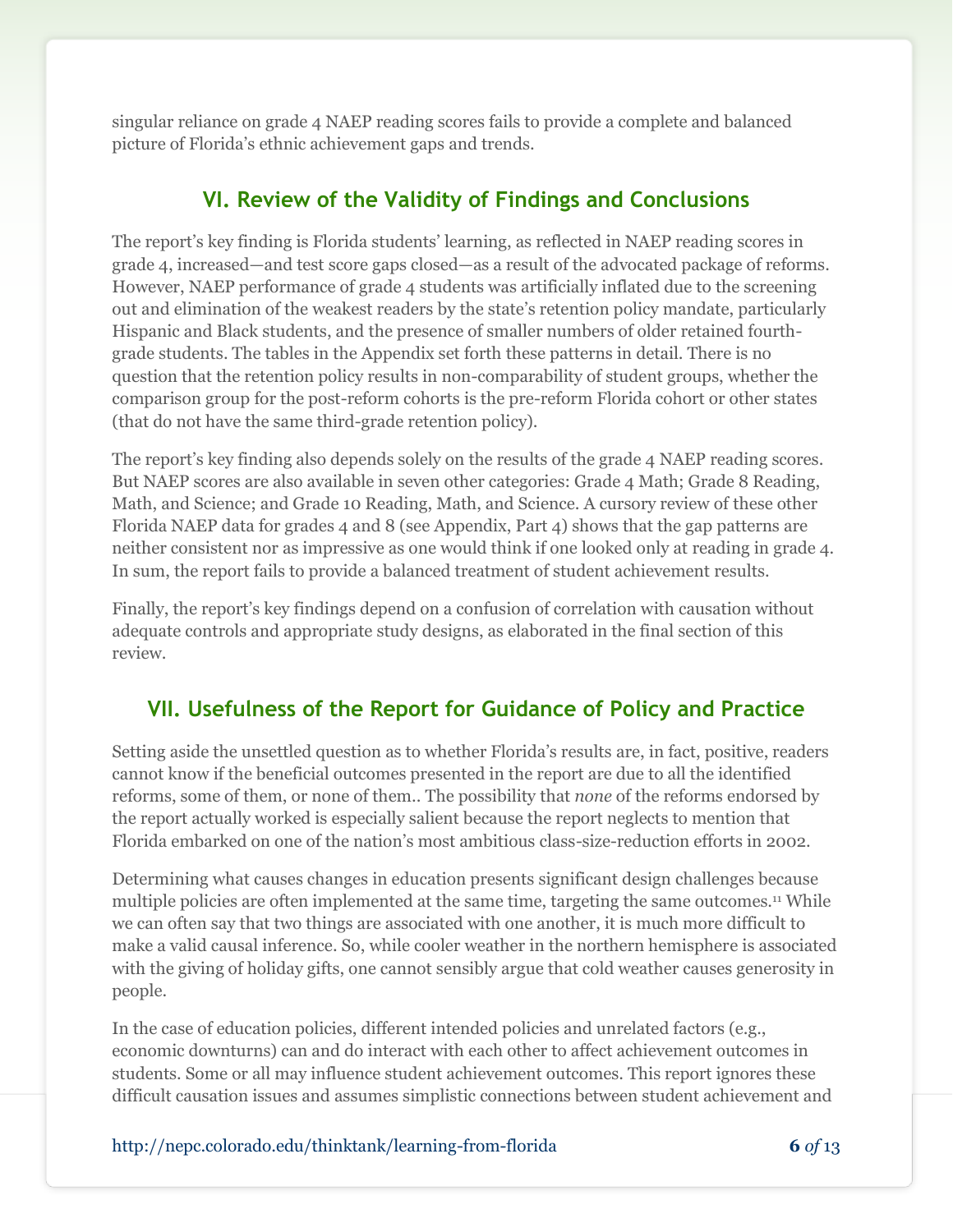the multiple and rather diverse reform strategies that they espouse. For each of these reasons, the report's conclusions are neither defensible nor useful from a policy and practice perspective.

In sum, the report's analyses are highly biased and of very limited value. The major elements of Florida's education reform policies are in need of continuing and more careful examination, individually and collectively, before they can be recommended for wider policy adoption.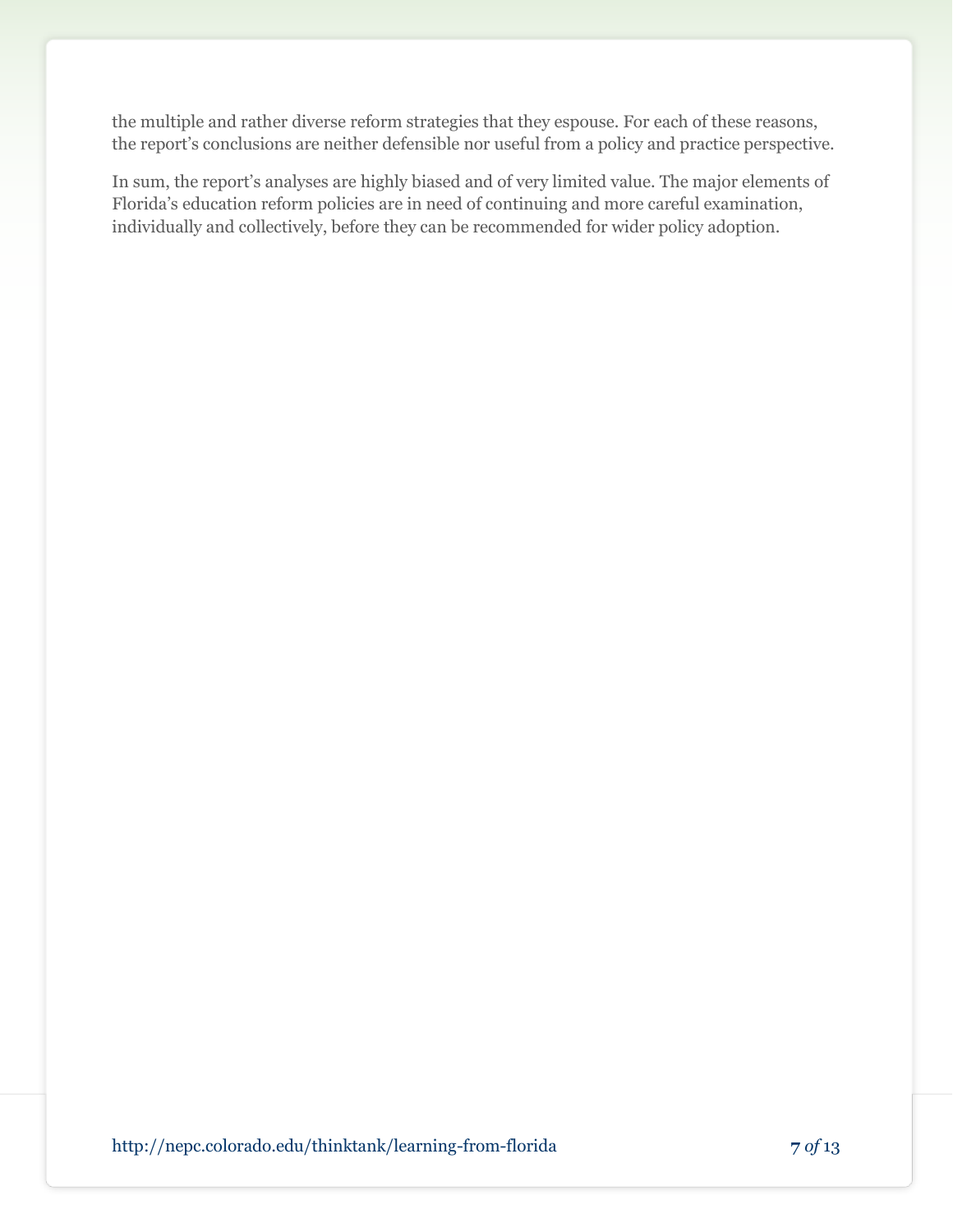### **Appendix**

*1. Influence of Over-age Grade Repeaters on Grade 3 Achievement Trends and Ethnic Composition of Repeaters*

#### **Table 1. FCAT Reading Performance of the Grade 3 Students in Florida: Pre- and Post-Grade Retention Policy Distributions at Level 1 (lowest) and Level 3 and above (highest)**

| Grade<br>Level          | <b>Academic</b><br><b>Term</b> | <b>Total</b><br><b>Number</b><br>of<br><b>Students</b> | % of<br><b>Students</b><br>at Level<br>1 | % of<br><b>Students</b><br>at Level 3<br>or Above | <b>Number</b><br>of<br><b>Students</b><br><b>Retained</b> | $%$ of<br><b>Black</b><br><b>Students</b><br>at Level | % of<br>Hispanic<br><b>Students</b><br>at Level<br>1 |  |  |  |  |
|-------------------------|--------------------------------|--------------------------------------------------------|------------------------------------------|---------------------------------------------------|-----------------------------------------------------------|-------------------------------------------------------|------------------------------------------------------|--|--|--|--|
| Grade<br>$\mathfrak{Z}$ | Pre-policy:                    |                                                        |                                          |                                                   |                                                           |                                                       |                                                      |  |  |  |  |
|                         | 2001 - 2002                    | 188,387                                                | 27%                                      | 60%                                               | 6,435                                                     | 41%                                                   | 35%                                                  |  |  |  |  |
|                         | Post-policy:                   |                                                        |                                          |                                                   |                                                           |                                                       |                                                      |  |  |  |  |
|                         | 2002 - 2003                    | 188,414                                                | 23%                                      | 63%                                               | 27,713                                                    | 36%                                                   | 31%                                                  |  |  |  |  |
|                         | 2003 - 2004                    | 206,435                                                | 22%                                      | 66%                                               | 23,348                                                    | 34%                                                   | 28%                                                  |  |  |  |  |
|                         | 2004 - 2005                    | 202,976                                                | 20%                                      | 67%                                               | 20,121                                                    | 30%                                                   | 25%                                                  |  |  |  |  |
|                         | 2005 - 2006                    | 204,238                                                | 14%                                      | 75%                                               | 14,151                                                    | 22%                                                   | 19%                                                  |  |  |  |  |
|                         | 2006 - 2007                    | 202,294                                                | 19%                                      | 69%                                               | 16,676                                                    | 30%                                                   | 24%                                                  |  |  |  |  |
|                         | 2007 - 2008                    | 204,272                                                | 16%                                      | 72%                                               | 13,666                                                    | 26%                                                   | 21%                                                  |  |  |  |  |
|                         | 2008 - 2009                    | 205,144                                                | 17%                                      | 71%                                               | 13,340                                                    | 27%                                                   | 21%                                                  |  |  |  |  |

Source: Florida Comprehensive Assessment Test, Florida Department of Education, at https://app1.fldoe.org/FCATDemographics/Default.aspx. Retrieved on October 15, 2010.

The table above shows that the number of students retained in grade 3 in Florida jumped from 6,435 in 2001-02 (pre-policy year) to 27,713 in 2002-03, the first year of policy implementation—reflecting 23% of all third-grade students who fell in the Level 1 category on the reading section of FCAT that year.<sup>12</sup>

Of those retained, 67% were either Black (36%) or Hispanic (31%) students. Consistent with the previously-cited empirical literature, the influence of over-age grade 3 repeaters on achievement trends is evident in the 60% to 71% rise in proportions of students at or above Level 3 in post-policy years. According to the literature, this temporary increase is unlikely to be sustained over time.

http://nepc.colorado.edu/thinktank/learning-from-florida **8** *of* 13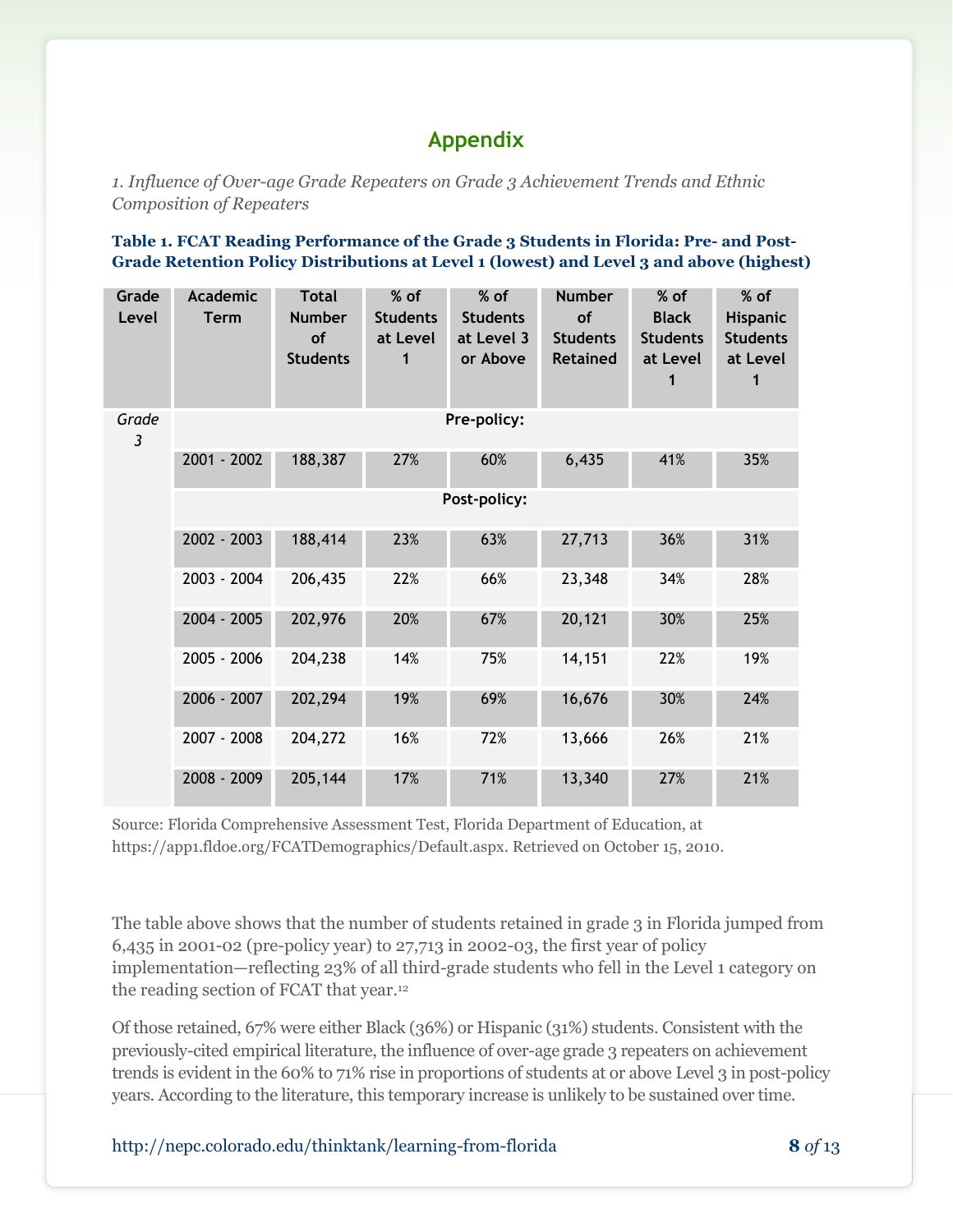*2. Influence of Screening out Poorest Readers in Grade 3 on Grade 4 Reading Achievement Trends on FCAT*

#### **Table 2. FCAT Reading Performance of the Grade 4 Students in Florida: Pre- and Post-Grade Retention Policy Distributions at Level 1 (lowest) and Level 3 and above (highest)**

| Grade<br>Level | <b>Academic</b><br><b>Term</b> | <b>Total</b><br><b>Number</b><br><b>of</b><br><b>Students</b> | % of<br><b>Students</b><br>at Level<br>1 | % of<br><b>Students</b><br>at Level 3<br>or Above | Number of<br><b>Students</b><br><b>Retained</b> | % of Black<br><b>Students</b><br>at Level 1 | % of<br><b>Hispanic</b><br>Students at<br>Level 1 |  |  |  |  |
|----------------|--------------------------------|---------------------------------------------------------------|------------------------------------------|---------------------------------------------------|-------------------------------------------------|---------------------------------------------|---------------------------------------------------|--|--|--|--|
| Grade 4        | Pre-policy:                    |                                                               |                                          |                                                   |                                                 |                                             |                                                   |  |  |  |  |
|                | 2001 - 2002                    | 192,117                                                       | 30%                                      | 55%                                               | 7,207                                           | 46%                                         | 39%                                               |  |  |  |  |
|                | Post-policy:                   |                                                               |                                          |                                                   |                                                 |                                             |                                                   |  |  |  |  |
|                | 2002 - 2003                    | 193,391                                                       | 25%                                      | 60%                                               | 7,922                                           | 40%                                         | 33%                                               |  |  |  |  |
|                | 2003 - 2004                    | 176,148                                                       | 16%                                      | 70%                                               | 4,505                                           | 26%                                         | 21%                                               |  |  |  |  |
|                | 2004 - 2005                    | 195,680                                                       | 15%                                      | 71%                                               | 4,558                                           | 25%                                         | 20%                                               |  |  |  |  |
|                | 2005 - 2006                    | 192,480                                                       | 19%                                      | 66%                                               | 3,812                                           | 30%                                         | 23%                                               |  |  |  |  |
|                | 2006 - 2007                    | 196,543                                                       | 18%                                      | 68%                                               | 3,778                                           | 29%                                         | 23%                                               |  |  |  |  |
|                | 2007 - 2008                    | 192,769                                                       | 17%                                      | 70%                                               | 2,439                                           | 29%                                         | 22%                                               |  |  |  |  |
|                | 2008 - 2009                    | 195,851                                                       | 13%                                      | 74%                                               | 2,396                                           | 22%                                         | 17%                                               |  |  |  |  |

Source: Florida Comprehensive Assessment Test, Florida Department of Education, at https://app1.fldoe.org/FCATDemographics/Default.aspx. Retrieved on October 15, 2010.

Tables 2 and 3 show the influence of the grade 3 retention policy on grade 4 test results on the FCAT and NAEP, where the proportions at the lowest performance levels have gradually decreased in post-policy years. The percentage of grade 4 students at or above FCAT Level 3 in reading, correspondingly, has spiked from 55% in the pre-retention-policy year to a median of 70% in the post-policy years. Due to the grade 3 retention policy mandate, therefore, we find that the grade 4 population is narrowly selected and screened to optimize student performance on state and national reading assessments. Since 2002, historical state-level data show that the highest proportions of grade retentions occurred and continues to occur in grade 3 (shown) and grade 9 (not shown)—which means that students tend to be retained just before grade 4 and grade 10 NAEP testing, as well as before high school graduation.

Note also that the number of retentions in grade 4 drops precipitously after the grade 3 retention policy is instituted. Florida's retention policy allows for a given student to be retained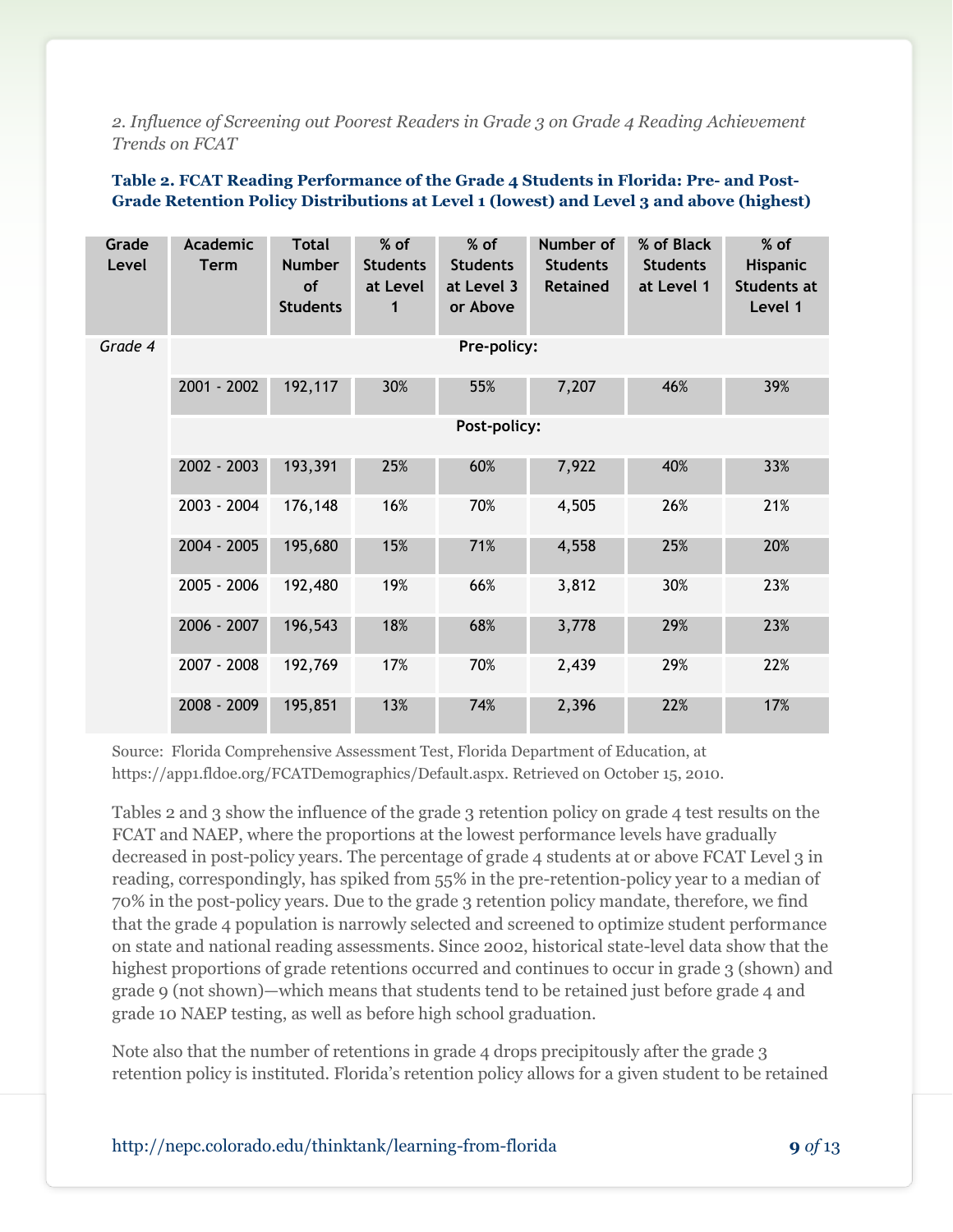twice during his or her K-12 years. The increase in the number of grade 3 retentions is therefore felt in a corresponding decrease in grade 4 retentions.

*3. Influence of Screening out Poorest Readers in Grade 3 on Grade 4 Reading Achievement Trends on NAEP*

| Table 3. NAEP Reading Performance of the Grade 4 Students in Florida:    |
|--------------------------------------------------------------------------|
| Pre- and Post- Grade Retention Policy Distributions at Below Basic Level |

| <b>Grade Level</b> | Academic<br><b>Term</b>    | <b>Total</b><br><b>Number</b><br><b>of</b><br><b>Students</b> | $%$ of<br><b>Students</b><br><b>Below Basic</b><br>Level | % of Black<br><b>Students</b><br><b>Below Basic</b><br>Level | % of Hispanic<br><b>Students</b><br><b>Below Basic</b><br>Level |  |  |  |  |  |
|--------------------|----------------------------|---------------------------------------------------------------|----------------------------------------------------------|--------------------------------------------------------------|-----------------------------------------------------------------|--|--|--|--|--|
| Grade 4            | Pre-policy:                |                                                               |                                                          |                                                              |                                                                 |  |  |  |  |  |
|                    | 2001 - 2002                | 192,117                                                       | 40%                                                      | 61%                                                          | 47%                                                             |  |  |  |  |  |
|                    | Post-policy <sup>1</sup> : |                                                               |                                                          |                                                              |                                                                 |  |  |  |  |  |
|                    | 2002 - 2003                | 193,391                                                       | 37%                                                      | 60%                                                          | 45%                                                             |  |  |  |  |  |
|                    | 2004 - 2005                | 195,680                                                       | 35%                                                      | 55%                                                          | 39%                                                             |  |  |  |  |  |
|                    | 2006 - 2007                | 196,543                                                       | 30%                                                      | 48%                                                          | 36%                                                             |  |  |  |  |  |
|                    | 2008 - 2009                | 195,851                                                       | 27%                                                      | 44%                                                          | 29%                                                             |  |  |  |  |  |

Source: The Nation's Report CardTM, the National Assessment of Educational Progress, at http://nces.ed.gov/nationsreportcard/naepdata/. Retrieved on October 15, 2010.

The retention policy also has an apparent effect when one looks separately at the performance of Florida's Black, Hispanic and White students on the NAEP Grade 4 Reading test (see Appendix D). The results for each group continue to improve visibly, at least in part due to the policy-mandated manipulation of the target population from which NAEP samples are selected. That is, the retained students have an extra year to grow, so when more students are retained, the grade 4 students tested are a very different group than the cohort tested before the retention policy. In 2002 (pre-policy year), White grade 4 students averaged 226, Hispanics 207, and Blacks 196. In 2009 (the most recent, post-policy year), the corresponding means are 233 for Whites, 223 for Hispanics, and 211 for Blacks. The gaps have narrowed but are still present. However, a good proportion of students in the post-reform years—chiefly made up of Hispanic and Black students—are more likely to be a year older and to have had another year of schooling, as compared to the pre-reform year. By analogy, imagine if two states wanted to measure the average height of their fourth-grade students, but one state first identified the shortest 23% (approximately one-quarter) of third-grade students and held  $\overline{\phantom{a}}$ 

<sup>1</sup> Main NAEP Assessment measures student performance in mathematics and reading every two years.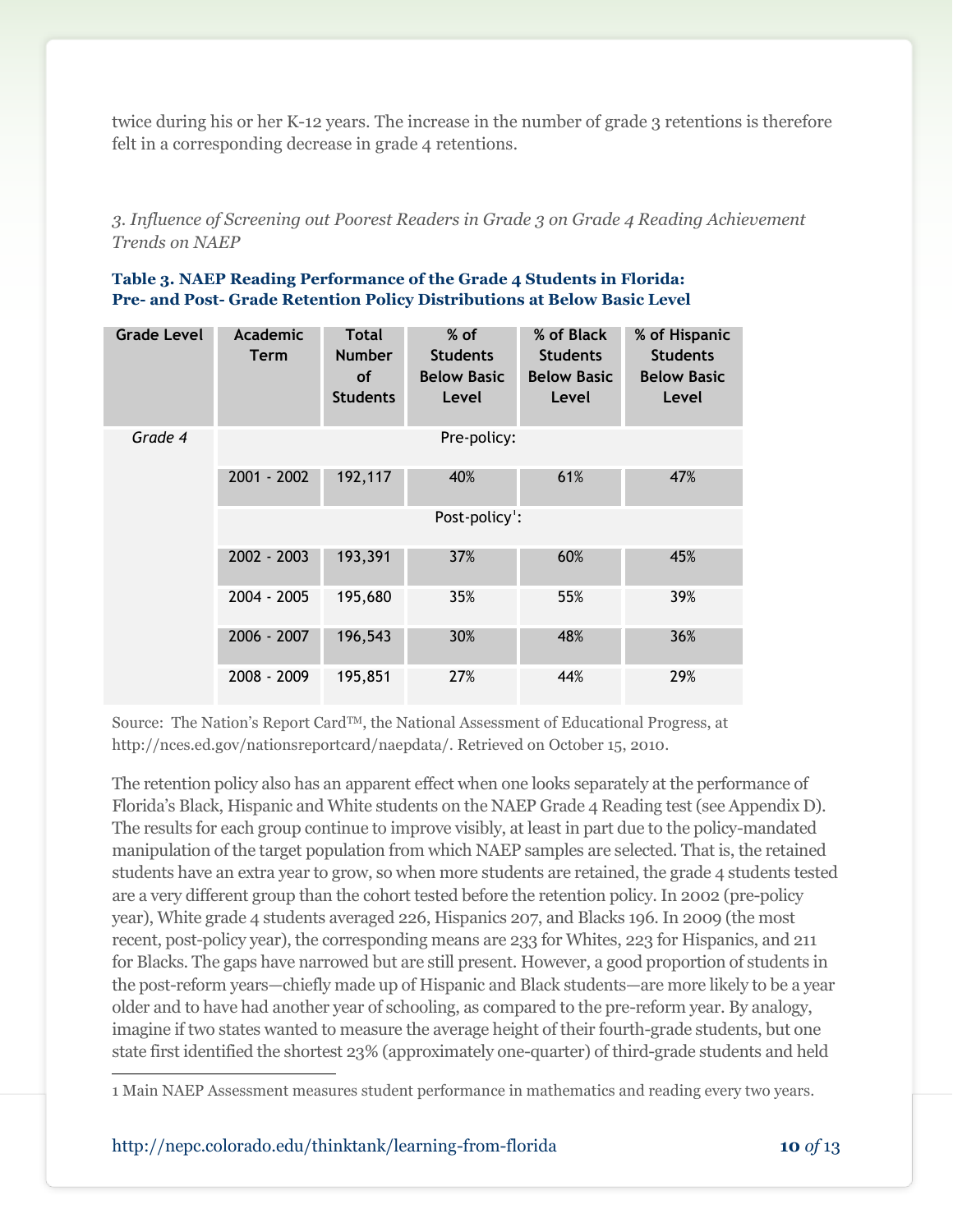them back to grow an additional year before measurement. The resulting comparison of the fourthgrade students in the two states would not be valid.

#### *4. A Complete Picture of Florida's Achievement Trends and Gaps*

#### **Table 4. Historical NAEP Math, Reading, and Science Performance of the Students in Grades 4 and 8 in Florida**

| <b>Academic</b><br><b>Term</b> | Grade Level<br>/ Subject | <b>Average Scale Score</b> |                          |                          |  | % of Students<br><b>Below Basic Level</b> |                          |                          |  |  |
|--------------------------------|--------------------------|----------------------------|--------------------------|--------------------------|--|-------------------------------------------|--------------------------|--------------------------|--|--|
|                                |                          | White                      | <b>Black</b>             | Hispanic                 |  | White                                     | <b>Black</b>             | <b>Hispanic</b>          |  |  |
|                                |                          |                            | Pre-policy:              |                          |  |                                           |                          |                          |  |  |
| 2001 - 2002                    | Gr4 Math                 | $\blacksquare$             | $\overline{\phantom{a}}$ | $\frac{1}{2}$            |  | $\frac{1}{2}$                             |                          | $\blacksquare$           |  |  |
|                                | Gr4 Reading              | 226                        | 196                      | 207                      |  | 26%                                       | 61%                      | 47%                      |  |  |
|                                | Gr4 Science              | $\blacksquare$             | $\overline{\phantom{a}}$ | $\overline{\phantom{a}}$ |  | ÷,                                        | $\overline{\phantom{a}}$ | $\overline{\phantom{a}}$ |  |  |
|                                | Gr8 Math                 |                            |                          | $\overline{\phantom{a}}$ |  |                                           |                          | $\overline{\phantom{a}}$ |  |  |
|                                | Gr8 Reading              | 269                        | 244                      | 252                      |  | 19%                                       | 45%                      | 38%                      |  |  |
|                                | Gr8 Science              |                            |                          |                          |  |                                           |                          |                          |  |  |
|                                | Post-policy:             |                            |                          |                          |  |                                           |                          |                          |  |  |
| 2002 - 2003                    | Gr4 Math                 | 243                        | 215                      | 232                      |  | 13%                                       | 48%                      | 26%                      |  |  |
|                                | Gr4 Reading              | 229                        | 198                      | 211                      |  | 25%                                       | 60%                      | 45%                      |  |  |
|                                | Gr4 Science              |                            |                          |                          |  |                                           |                          | $\blacksquare$           |  |  |
|                                | Gr8 Math                 | 286                        | 249                      | 264                      |  | 22%                                       | 64%                      | 47%                      |  |  |
|                                | <b>Gr8 Reading</b>       | 268                        | 239                      | 251                      |  | 21%                                       | 52%                      | 38%                      |  |  |
|                                | Gr8 Science              | $\blacksquare$             | $\blacksquare$           | $\blacksquare$           |  | $\overline{\phantom{a}}$                  | $\overline{\phantom{a}}$ | $\overline{\phantom{a}}$ |  |  |
| 2004 - 2005                    | Gr4 Math                 | 247                        | 224                      | 233                      |  | 9%                                        | 33%                      | 22%                      |  |  |
|                                | Gr4 Reading              | 228                        | 203                      | 215                      |  | 25%                                       | 55%                      | 39%                      |  |  |
|                                | Gr4 Science              | 161                        | 130                      | 144                      |  | 17%                                       | 61%                      | 38%                      |  |  |

*(Continued)*

http://nepc.colorado.edu/thinktank/learning-from-florida **11** *of* 13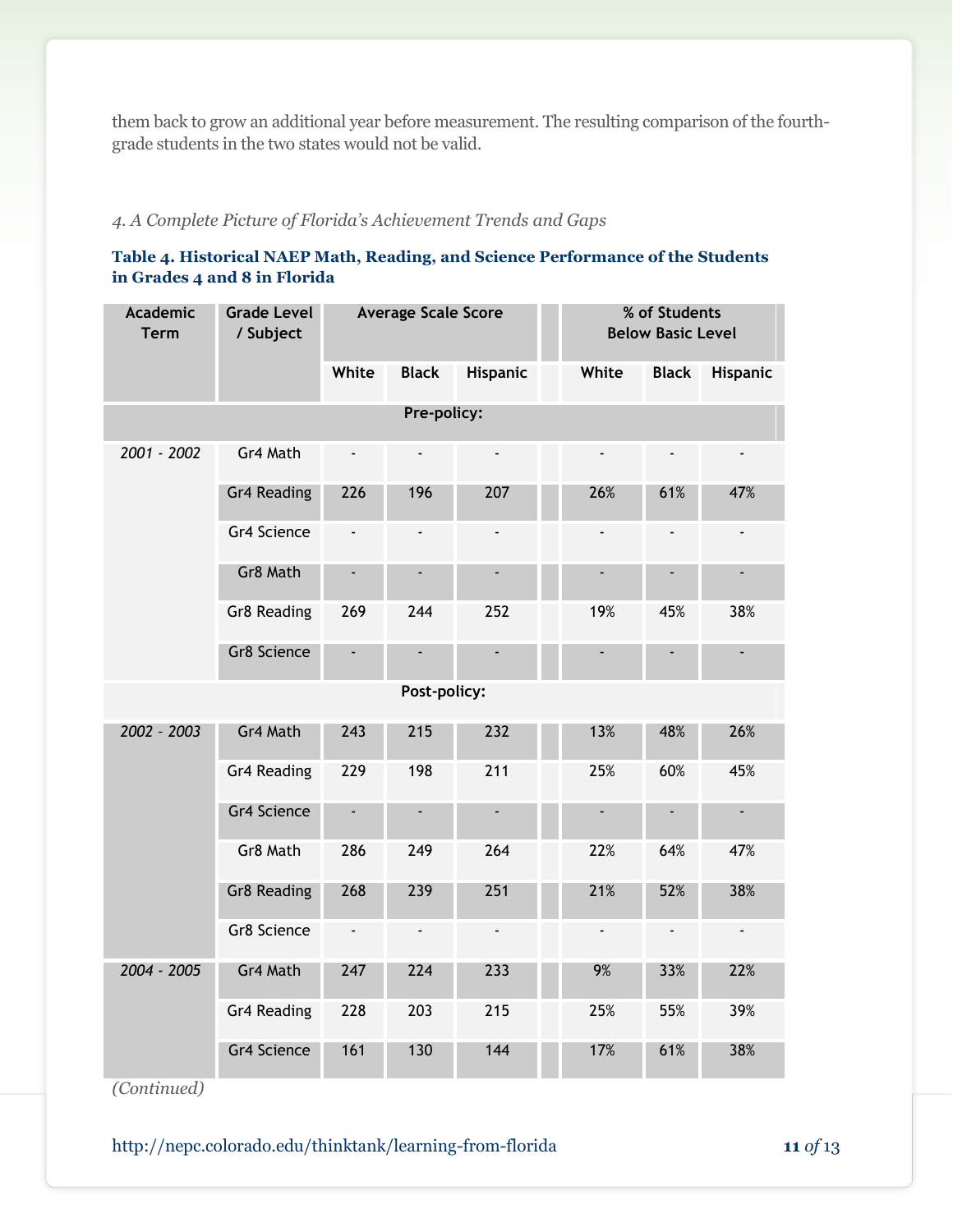| <b>Academic</b><br><b>Term</b> | <b>Grade Level</b><br>/ Subject | <b>Average Scale Score</b> |                          |                          |  | % of Students<br><b>Below Basic Level</b> |                |                          |  |
|--------------------------------|---------------------------------|----------------------------|--------------------------|--------------------------|--|-------------------------------------------|----------------|--------------------------|--|
|                                |                                 | White                      | <b>Black</b>             | Hispanic                 |  | White                                     | <b>Black</b>   | Hispanic                 |  |
|                                |                                 |                            | Post-policy:             |                          |  |                                           |                |                          |  |
| 2004 - 2005                    | Gr8 Math                        | 286                        | 251                      | 265                      |  | 22%                                       | 61%            | 44%                      |  |
|                                | <b>Gr8 Reading</b>              | 265                        | 238                      | 252                      |  | 25%                                       | 53%            | 38%                      |  |
|                                | Gr8 Science                     | 155                        | 118                      | 131                      |  | 32%                                       | 76%            | 62%                      |  |
| 2006 - 2007                    | Gr4 Math                        | 250                        | 225                      | 238                      |  | 6%                                        | 29%            | 17%                      |  |
|                                | Gr4 Reading                     | 232                        | 208                      | 218                      |  | 19%                                       | 48%            | 36%                      |  |
|                                | Gr4 Science                     |                            |                          |                          |  |                                           |                | $\blacksquare$           |  |
|                                | Gr8 Math                        | 289                        | 259                      | 270                      |  | 20%                                       | 52%            | 39%                      |  |
|                                | Gr8 Reading                     | 268                        | 244                      | 256                      |  | 20%                                       | 45%            | 33%                      |  |
|                                | Gr8 Science                     | ۰                          |                          | $\overline{\phantom{a}}$ |  |                                           |                | $\overline{\phantom{a}}$ |  |
| 2008 - 2009                    | Gr4 Math                        | 250                        | 228                      | 238                      |  | 7%                                        | 27%            | 16%                      |  |
|                                | <b>Gr4 Reading</b>              | 233                        | 211                      | 223                      |  | 19%                                       | 44%            | 29%                      |  |
|                                | Gr4 Science                     | ÷,                         | $\overline{\phantom{a}}$ | $\blacksquare$           |  | $\overline{\phantom{a}}$                  | $\blacksquare$ | $\blacksquare$           |  |
|                                | Gr8 Math                        | 289                        | 264                      | 274                      |  | 20%                                       | 47%            | 34%                      |  |
|                                | Gr8 Reading                     | 272                        | 250                      | 260                      |  | 18%                                       | 38%            | 27%                      |  |
|                                | Gr8 Science                     |                            |                          |                          |  |                                           |                |                          |  |

#### **Table 4. Historical NAEP Math, Reading, and Science Performance of the Students in Grades 4 and 8 in Florida** *(Continued)*

Source: The Nation's Report Card<sup>TM</sup>, the National Assessment of Educational Progress, at http://nces.ed.gov/nationsreportcard/naepdata/. Retrieved on October 15, 2010.

*Note*: The magnitude of the White-Black or White-Hispanic gaps on the scale score match or exceed the national NAEP gains of +9 and +13 that are ignored in the Heritage report. That is, the apparent gap closing was found to be a noteworthy success, but the overall growth of the same amount was considered to be insignificant—suggesting differing and double standards for evaluating the policy significance of student achievement data for the nation versus Florida.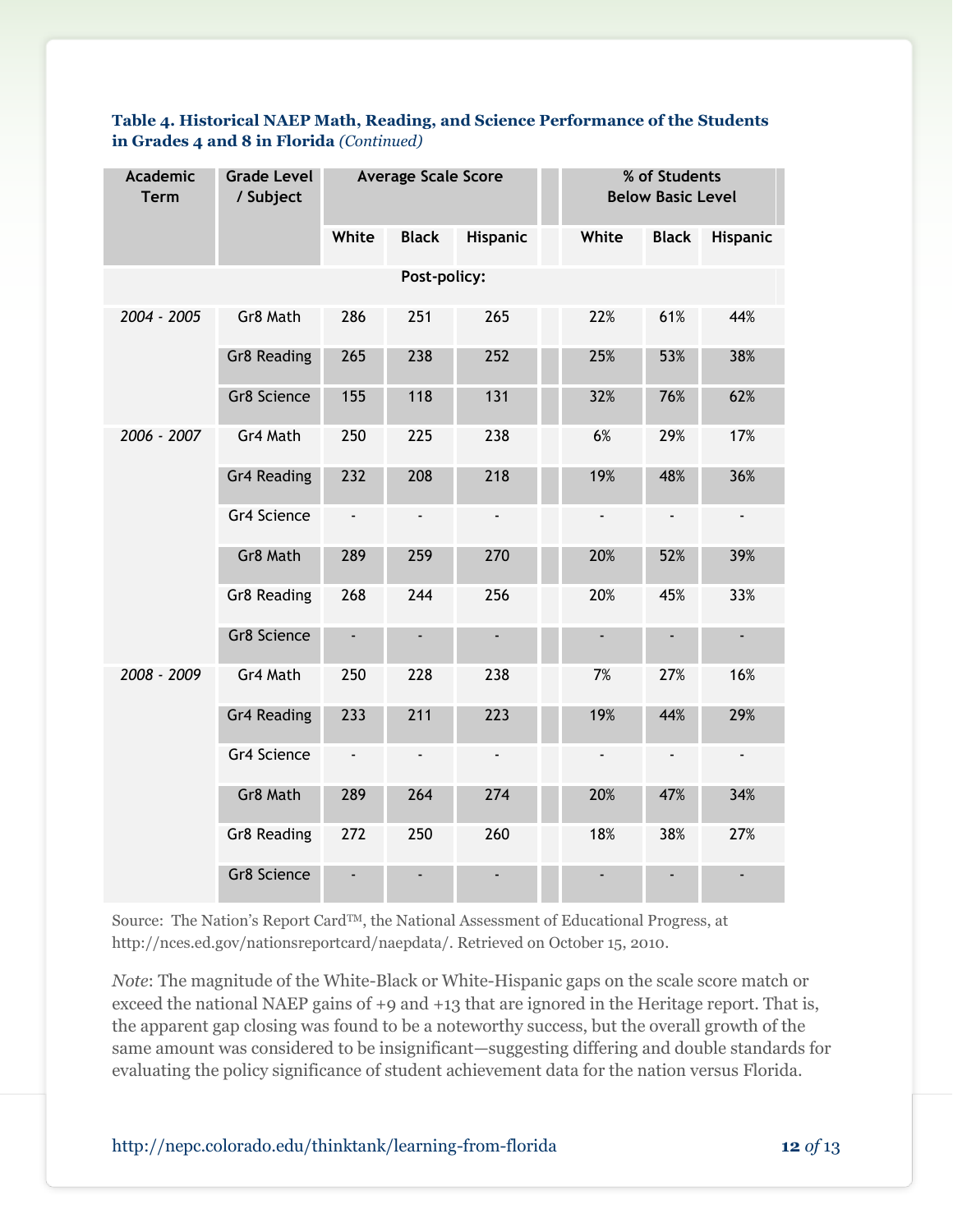### **Notes and References**

<sup>1</sup> Ladner, M. & Burke, L. M. (2010). *Closing the racial achievement gap: learning from Florida's reforms*. Backgrounder, (2468), Retrieved October 8, 2010, from http://www.heritage.org/Research/Reports/2010/09/Closing-the-Racial-Achievement-Gap-Learningfrom-Floridas-Reforms.

<sup>2</sup> Office of Program Policy Analysis & Government Accountability (OPPAGA), Florida Legislature. (2008). The department of education has taken initial steps to improve student progression data. OPPAGA Report, (08-42), Retrieved October 15, 2010, from http://www.oppaga.state.fl.us/MonitorDocs/Reports/pdf/0842rpt.pdf.

3 Florida Department of Education, Class Size Reduction Amendment. Retrieved October 15, 2010, from http://www.fldoe.org/classsize/.

<sup>4</sup> Shepard, L. A. & Smith, M. L. (1989). *Flunking grades: Research and policies on retention*. Philadelphia: Falmer Press.

See also:

Hong, G. & Raudenbush, S. W. (2005). Effects of kindergarten retention policy on children's cognitive growth in reading and mathematics. *Educational Evaluation and Policy Analysis, 27*, 205–224.

<sup>5</sup> Holmes, C. T. (2006). Low test scores + high retention rates = more dropouts. *Kappa Delta Pi Record*, *4*   $(2), 56 - 58.$ 

<sup>6</sup> Moe, T. M. & Chubb, J. E. (2009) *Liberating learning: Technology, politics, and the future of American education*. San Francisco: Jossey-Bass.

<sup>7</sup> Heubert, J. P. & Hauser, R. M. (1999). *High stakes: Testing for tracking, promotion, and graduation*. Washington, DC: National Academy Press.

<sup>8</sup> As noted in the report, from 2010 the system will also incorporate graduation rates for both "at-risk" and other students, as well as assessments of their "college readiness" (p. 12).

<sup>9</sup> Penfield, R. D. (2010). Test-based grade retention: Does it stand up to professional standards for fair and appropriate test use? *Educational Researcher*, *39*(2), 110–119.

<sup>10</sup> Holmes, C.T. (1989) Grade level retention effects: A meta-analysis of research studies. In L.A Shepard and M.L. Smith (Eds.), *Flunking Grades: Research and Policies on Grade Retention*. Philadelphia: Falmer Press.

<sup>11</sup> Chatterji, M. (2005). Evidence on "what works": An argument for extended-term mixed method (ETMM) evaluation designs.*Educational Researcher, 34*(5), 14-24.

<sup>12</sup> The most recent data show that 17% of third-grade students in Florida were held back in 2009.

http://nepc.colorado.edu/thinktank/learning-from-florida **13** *of* 13